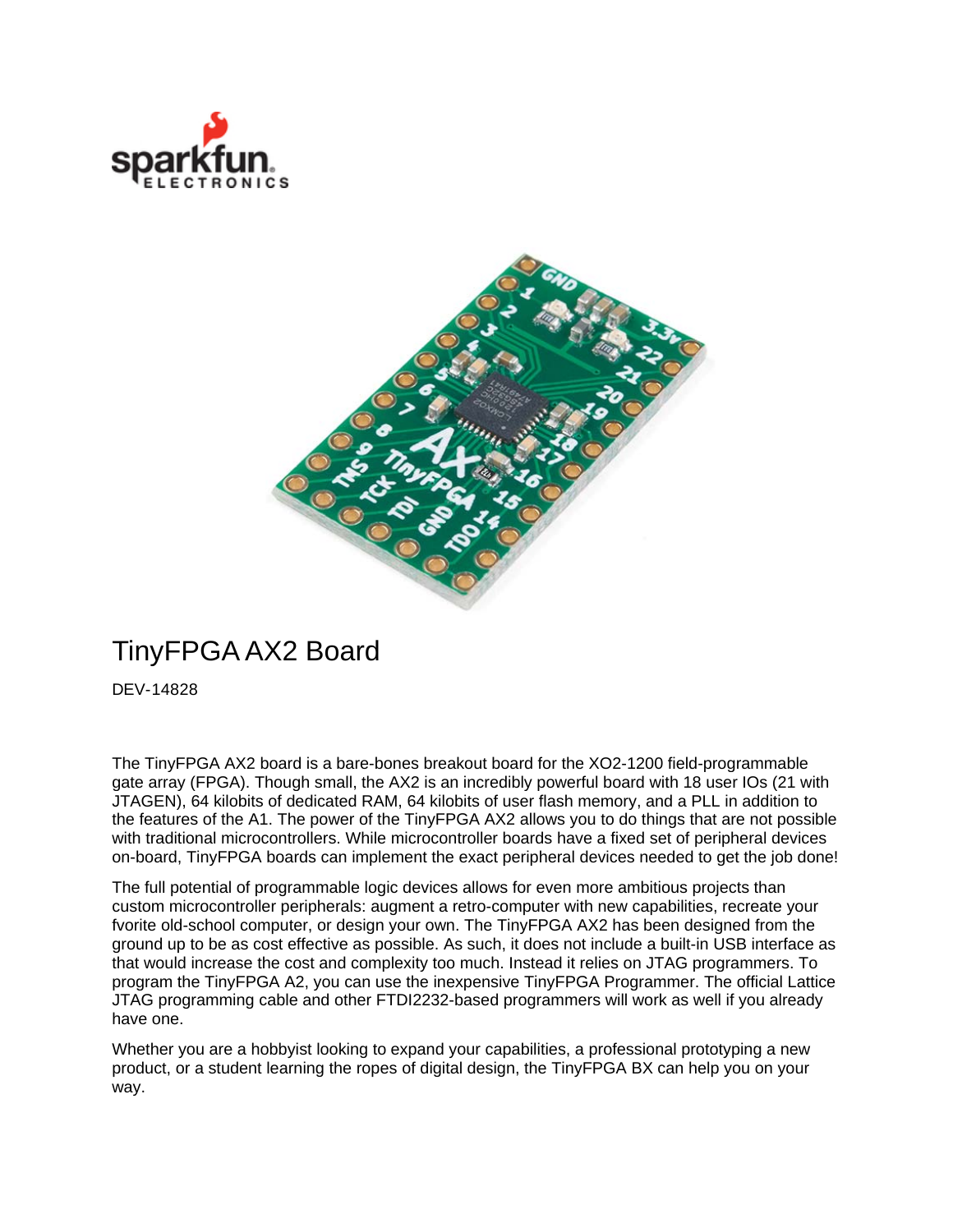## Features

- Dimensions: 1.2in x 0.7in
- XO2-1200 FPGA
- Low power 3.3 volt operation
- 18 user IOs (21 with JTAGEN)
- 1200 4-input look-up tables
- 10 kilobits distributed RAM
- 64 kilobits dedicated RAM
- 64 kilobits user flash memory
- 1 SPI Hard-IP
- $\bullet$  2 I<sup>2</sup>C Hard-IPs
- 1 PLL Hard-IP
- Built-in flash configuration memory programmable via JTAG



| $\bullet$ 3.3 $v$                    | GND O                 |
|--------------------------------------|-----------------------|
| $\bullet$ 22                         | $1$ $\odot$           |
| $\odot$ 21                           | $2$ $\odot$           |
| 20/MISO SN/3                         |                       |
| $\bigcirc$ 19/SCLK MOSI/4 $\bigcirc$ |                       |
| •18/CS.                              | 5 <sup>o</sup>        |
| •17                                  | $-6$ $\odot$          |
| 616                                  | DONE/7 <sup>(a)</sup> |
| <b>@ 15/TMS PGMN/8 @</b>             |                       |
| <b>@ 14/TCK JTGNB/9 @</b>            |                       |
| $\odot$ 13/TDI SDA/10                |                       |
|                                      |                       |





| <b>cm</b> |  |  |
|-----------|--|--|
| inches    |  |  |